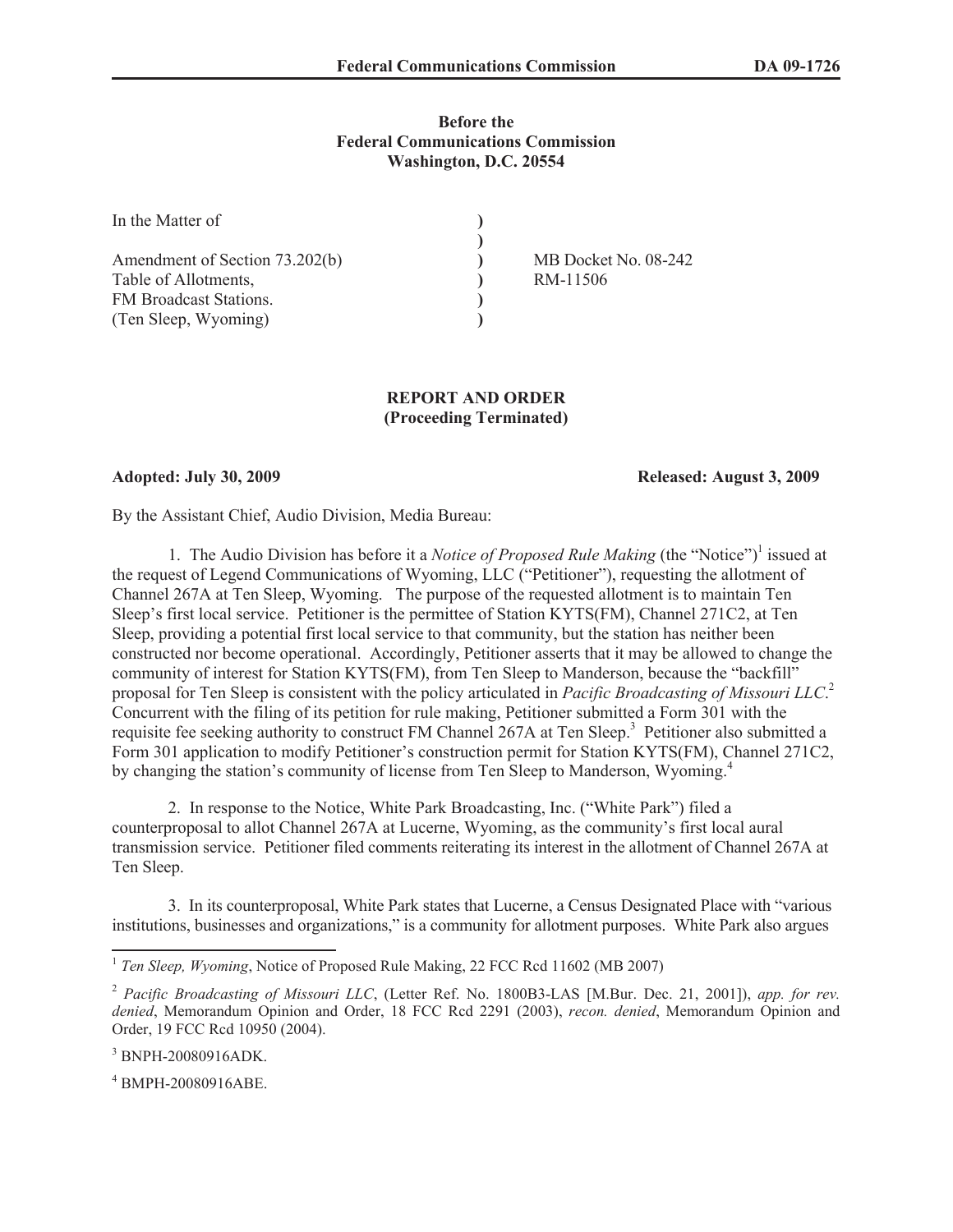that Lucerne has a greater population than Ten Sleep and therefore allotment of Channel 267A at Lucerne, rather than Ten Sleep, constitutes a preferential arrangement of allotments under the Commission's allotment priorities. White Park alleges that the allotment of Channel 265C2 at Lucerne would provide a 60 dBu signal to a geographical area of 8,290 square kilometers, including a population of 13,164 persons. White Park does not, however, identify the proposed reference coordinates for Channel 265C2, nor supply a channel study in support of its counterproposal.

4. Petitioner submitted reply comments in response to White Park's counterproposal. Petitioner argues that White Park's counterproposal is defective because it fails to include the technical information necessary to evaluate the proposal, and it fails to provide coverage to 100 percent of the proposed community of license, Lucerne, Wyoming. Petitioner further argues that, even if the Commission considers White Park's counterproposal, it is possible to grant both Petitioner's proposal to allot Channel 267A at Ten Sleep, Wyoming, and White Park's counterproposal to allot a Class C2 channel, FM Channel 283C2, at Lucerne.

5. It is well-established that an allotment counterproposal must be technically correct and substantially complete at the time that it is filed.<sup>5</sup> In its counterproposal, White Park did not specify the reference coordinates of proposed FM Channel 265C2 at Lucerne, nor did it submit a technical showing demonstrating that its proposed allotment would comply with the Commission's minimum distance separation requirements.<sup>6</sup> A counterproposal that is not technically correct and substantially complete as filed is defective. For that reason, we have not put White Park's counterproposal on public notice, and we are dismissing it without consideration.

6. We shall allot FM Channel 267A at Ten Sleep, as originally proposed in this proceeding. The allotment of Channel 267A will maintain a potential first local service at Ten Sleep while accommodating Petitioner's proposed change of community of license for Station KYTS(FM), Channel 271C2, from Ten Sleep to Manderson, Wyoming, where Station KYTS(FM) will provide a first local service. A staff engineering analysis shows that Channel 267A can be allotted at Ten Sleep at a site 0.3 kilometers (0.2 miles) northeast of the community at reference coordinates 44-02-08 NL and 107-26-50 WL.

7. The Commission will send a copy of this *Report and Order* in a report to be sent to Congress and the Government Accountability Office pursuant to the Congressional Review Act, see 5 U.S.C. 801  $(a)(1)(A)$ .

8. Accordingly, pursuant to the authority found in 47 U.S.C. Sections 4(i), 5(c)(1), 303 (g) and (r) and 307(b) and 47 C.F.R. Sections 0.61, 0.204(b) and 0.283, IT IS ORDERED That, effective September 17, 2009, the FM Table of Allotments, 47 C.F.R. Section 73.202(b), IS AMENDED, with respect to the community listed below, to read as follows:

| Community          | Channel |
|--------------------|---------|
| Ten Sleep, Wyoming | 267A    |

<sup>5</sup> *See Cloverdale, Alabama*, Memorandum Opinion and Order, 12 FCC Rcd 2090, 2093 (MMB 1997), *app. for rev. denied*, Memorandum Opinion and Order, 15 FCC Rcd 11,050 (2000).

<sup>6</sup> *See Eldorado and Lawton, Oklahoma*, Report and Order, 5 FCC Rcd 6737 (MB 1990).